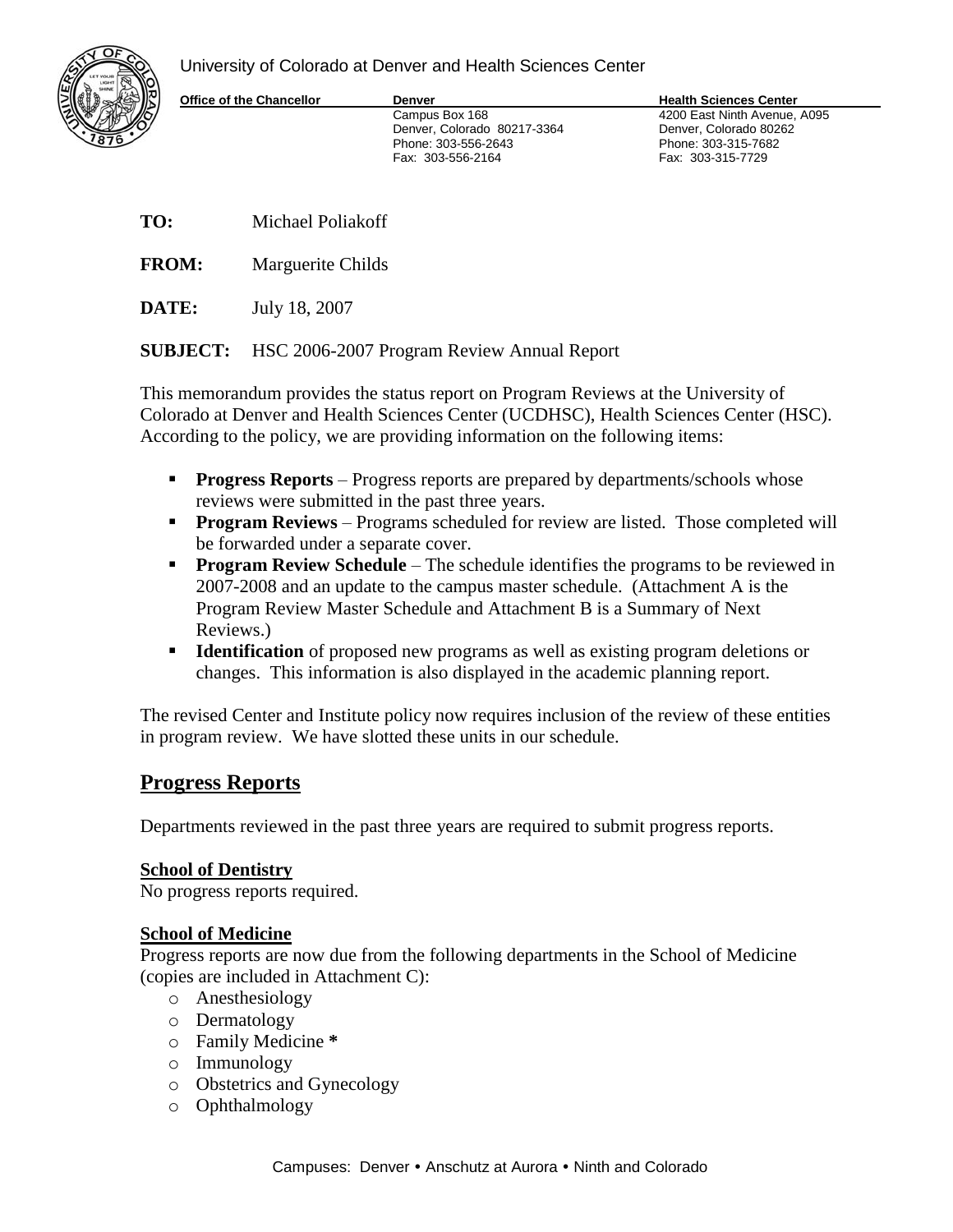- o Orthopedics
- o Otolaryngology
- o Pediatrics
- o Pharmacology
- o Radiation Oncology
- o Surgery

**\*** Will be forwarded under separate cover.

## **School of Nursing**

The third progress report since the review of the School in 2003-2004 is attached. (Attachment D)

### **School of Pharmacy**

No progress report required.

# **Program Review Reports Due**

## **School of Medicine**

- o Medicine (Attachment E)
- o Neurosurgery This review has been rescheduled for 2007-2008 because a new chair was hired. The self-study is completed.
- o Physiology and Biophysics This review will be forwarded when completed.
- o Radiology The School of Medicine has requested a delay in the Radiology review until 2008-2009. The request to defer comes from continued faculty and leadership instability. The provost and vice chancellor for health affairs will discuss a course of action and timeline. As an interim step, the School of Medicine has brought in an external reviewer to examine the department's organization, clinical operations, budget and recruitment needs.

# **Program Review Schedule**

The Program Review Schedule (Attachment A) and the Summary of Next Reviews (Attachment B) are attached. Please note this is the first year we have included in the schedules those Centers and Institutes which will have their own independent reviews. Many of the UCDHSC centers and institutes are reviewed as part of their "home" unit's review.

The programs scheduled for review in 2007-2008 are as follows:

**School of Dentistry** None

**School of Medicine** Microbiology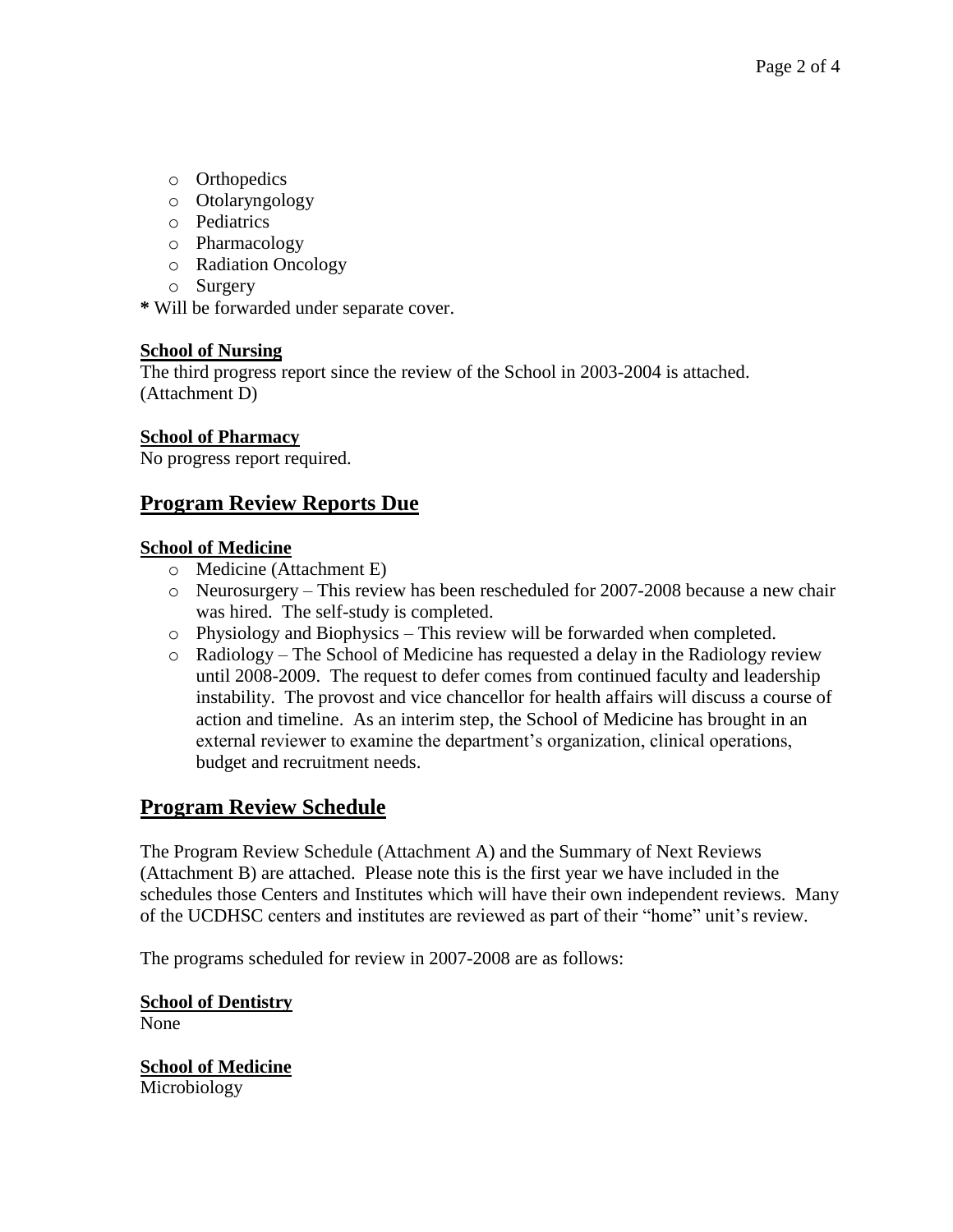**School of Nursing** None

**School of Pharmacy** None

**Centers** Center for Bioethics and Humanities

## **Possible New Degree Programs, Restructuring, Developing or Program Eliminations for 2007-2008 and Beyond**

- New degree programs planned for 2007-2008 Master's in Dental Sciences
- New degree programs planned for beyond 2007-2008 None
- Degree program restructuring None
- Degree program eliminations None

# **Conclusions and Next Steps**

At the HSC, thorough and meaningful reviews continue to be conducted in a timely manner and the reviews are used for planning. Progress on recommendations from past reviews is monitored. These practices will continue in the future. We plan to revise our program review policies in the coming year to respond to both the new requirements and to consolidation.

The revised Centers and Institutes policy requires regular reviews for centers and institutes. These reviews can be a part of the "home" department of the center or done as a stand-alone review. Those entities requiring "stand-alone" reviews are now incorporated in the schedule.

The university's review of tenure-related processes resulted in six new or revised Administrative Policy Statements. One requirement is that primary unit criteria now needs to be reviewed on a regular basis. The recommendation is that review be part of regular program review. Future reviews will now incorporate the review of primary unit criteria.

Lastly, the Provost's office is currently reviewing options for re-organization. In the coming year, we plan to review policies and processes for UCDHSC. Current practice has been